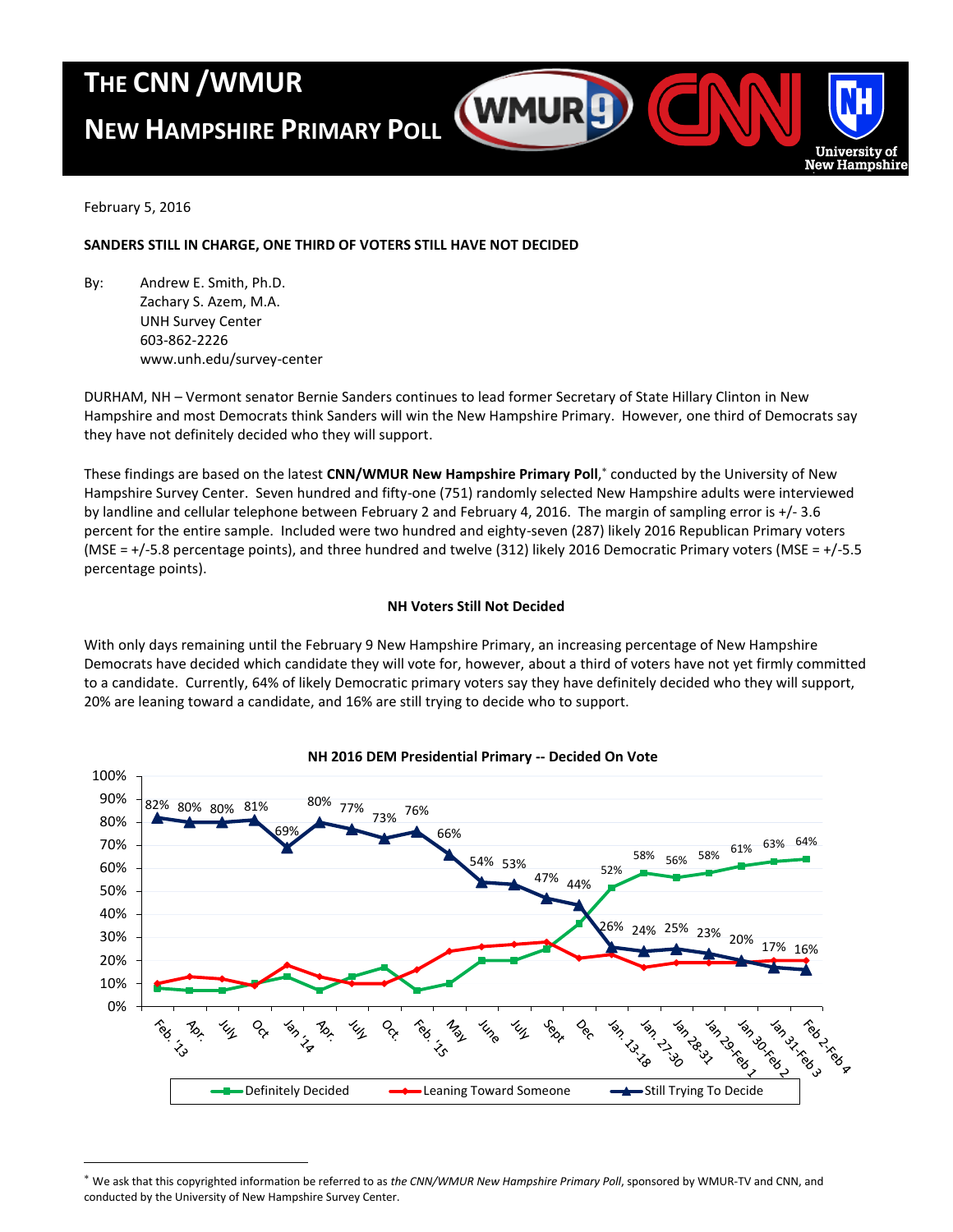Currently, 55% of likely Democratic primary voters say they are extremely interested in the election, 37% are very interested, 8% are somewhat interested and 1% are not very interested. Interest is similar to this point in the 2008 primary cycle when 52% of Democrats said they were extremely interested in the election, 38% were very interested and 13% were somewhat or not very interested.

Undeclared voters, often erroneously referred to as "independents", are just as likely to say they plan to vote in the Republican primary as the Democratic primary. Currently, 46% of undeclared voters say they plan to vote in the Democratic primary, 46% plan to vote in the Republican primary, and 9% are unsure which primary they would vote in.

#### **2016 NH Democratic Primary Trial Heat**

Senator Sanders has maintained his considerable lead over Clinton in New Hampshire. If the Democratic Primary were held today, 61% of likely Democratic Primary voters say they would vote for Sanders, 31% say they would vote for Clinton, and 8% are undecided.

Sanders leads Clinton among nearly every demographic group. His strongest support comes from voters under 35 (87%), registered undeclared voters (69%), and voters who have not previously voted in a primary (81%). The trouble for the Sanders campaign is that younger voters and first-time primary voters are the least likely to show up on election day. Clinton's strongest support comes from voters who are 65 and older (45%). Sanders also leads Clinton 66%-34% among voters who say they have definitely decided who they will support.

There continues to be a large gender gap with Sanders leading among men by 46 percentage points (71% to 25%). Sanders also leads over women by 19 percentage points (54% to 35%).



#### **NH 2016 DEM Presidential Primary -- Support If Vote Held Today**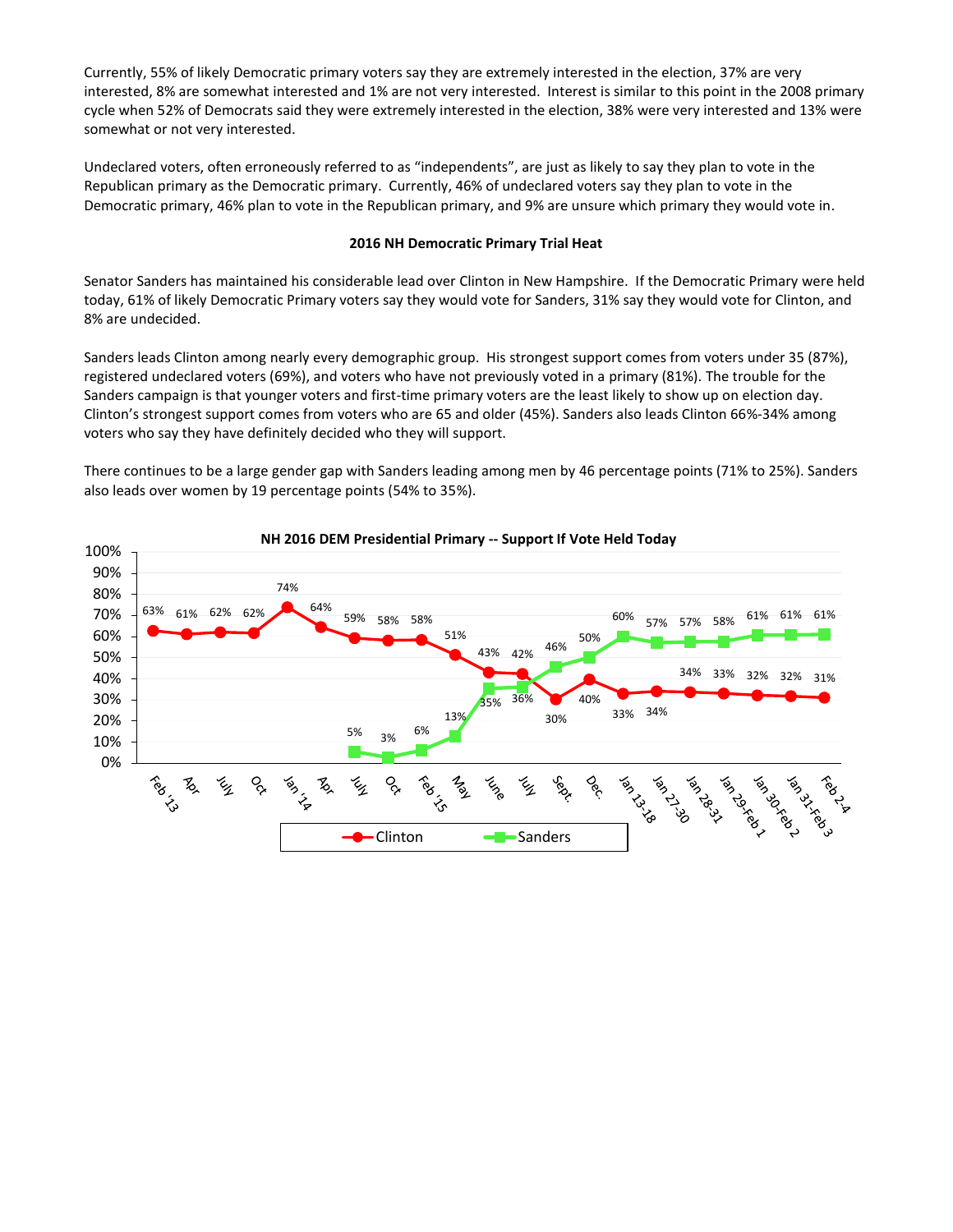#### **Most Unpopular Democrat Candidate**

Nominations typically go to candidates who are acceptable to most members of their party and are less polarizing and none of the Democratic candidates are seen as particularly unacceptable. When asked which candidate they would NOT vote for under any circumstance, 18% would not vote for Clinton, 7% would not vote for Sanders, 55% think that all of the prospective candidates are acceptable, 8% named someone else, and 11% are unsure.



**NH 2016 DEM Presidential Primary -- Would Not Vote For**

#### **Democrat Net Electability**

Sanders continues to be the most popular Democrat as measured by net electability, the percentage who support a candidate minus the percentage who would not vote for that candidate under any circumstances. Sanders' net electability score is +54%, while Clinton's net electability score is +13%.



#### **NH 2016 DEM Presidential Primary -- Net Electability Ratings**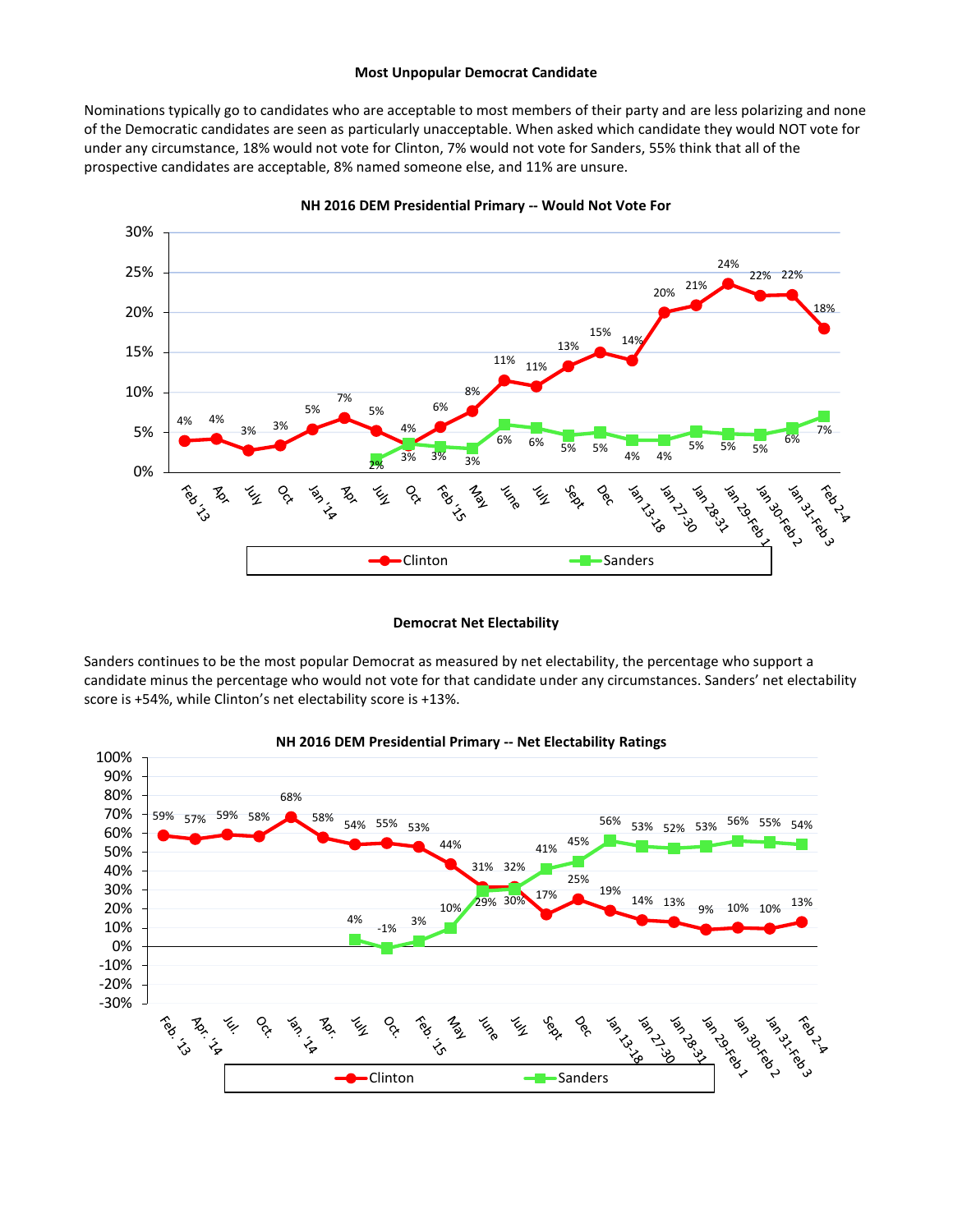### **Who Will Win NH Primary?**

Sanders' leads in polls have led most Democratic Primary voters to believe he will win the New Hampshire Primary – 62% of likely Democratic Primary voters think Sanders will win the New Hampshire primary, 24% think Clinton will win, and 14% were unsure.



**Who Will Win NH 2016 DEM Presidential Primary?**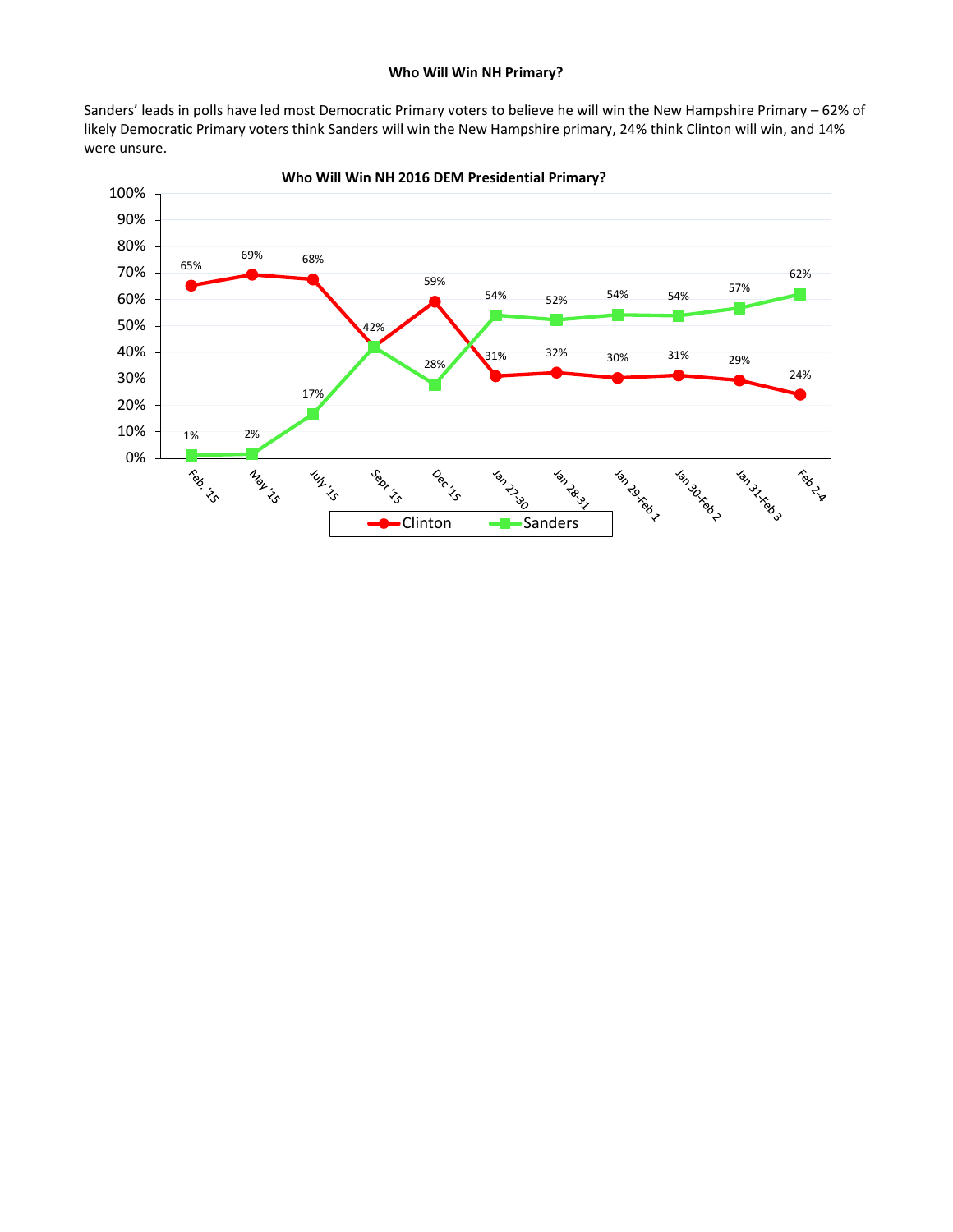## **CNN/WMUR New Hampshire Primary Poll Methodology**

These findings are based on the latest CNN/WMUR New Hampshire Primary Poll, conducted by the University of New Hampshire Survey Center and funded by CNN and WMUR-TV, Manchester, NH. Interviews were conducted by the UNH Survey Center with assistance from the Center for Public Interest Polling in Eagleton Institute at Rutgers. Seven hundred and fifty-one (751) randomly selected New Hampshire adults were interviewed by landline and cellular telephone between February 2 and February 4, 2016. If a household included more than one adult, the adult who had the most recent birthday was selected to be interviewed.

The margin of sampling error is +/- 3.6 percent for the entire sample. Included were two hundred and eighty-seven (287) likely 2016 Republican Primary voters (MSE = +/-5.8 percentage points), and three hundred and twelve (312) likely 2016 Democratic Primary voters (MSE = +/-5.5 percentage points). These MSE's have not been adjusted for design effect. The design effect for the survey is 1.1%.

The random sample used in the CNN/WMUR New Hampshire Primary Poll was purchased from Marketing Systems Group (MSG), Horsham, PA. MSG screens each selected telephone number to eliminate non-working numbers, disconnected numbers, and business numbers to improve the efficiency of the sample, reducing the amount of time interviewers spend calling non-usable numbers.

The data have been weighted to adjust for numbers of adults and telephone lines within households. Additionally, data were weighted by respondent sex, age, and region of the state to targets from the most recent American Community Survey (ACS) conducted by the U.S. Census Bureau. In addition to potential sampling error, all surveys have other potential sources of non-sampling error including question order effects, question wording effects, and non-response. Due to rounding, percentages may not sum to 100%. The number of respondents in each demographic below may not equal the number reported in cross-tabulation tables as some respondents choose not to answer some questions.

For more information about the methodology used in the CNN/WMUR New Hampshire Primary Poll, contact Dr. Andrew Smith at (603) 862-2226 or by email at andrew.smith@unh.edu.

| <b>Sex</b> |                                   | N   | %   | <b>Region</b>               | N   | %   |
|------------|-----------------------------------|-----|-----|-----------------------------|-----|-----|
|            | Male                              | 367 | 49% | North Country               | 60  | 8%  |
|            | Female                            | 384 | 51% | Central/Lakes               | 119 | 16% |
|            |                                   |     |     | <b>Connecticut Valley</b>   | 111 | 15% |
| Age        |                                   | N   | %   | Mass Border                 | 212 | 28% |
|            | 18 to 34                          | 190 | 27% | Seacoast                    | 119 | 16% |
|            | 35 to 49                          | 182 | 25% | Manchester Area             | 131 | 17% |
|            | 50 to 64                          | 217 | 30% |                             |     |     |
|            | 65 and Over                       | 129 | 18% | <b>Party Registration</b>   | N   | %   |
|            |                                   |     |     | Democrat                    | 197 | 25% |
|            | <b>Highest Level of Education</b> | N   | %   | Undeclared & Not Reg.       | 383 | 51% |
|            | High School or Less               | 109 | 18% | Republican                  | 168 | 24% |
|            | Some College                      | 159 | 26% |                             |     |     |
|            | College Graduate                  | 207 | 33% | <b>Party Identification</b> | N   | %   |
|            | Post-Graduate                     | 145 | 23% | Democrat                    | 304 | 49% |
|            |                                   |     |     | Independent                 | 79  | 13% |
|            |                                   |     |     | Republican                  | 232 | 38% |

## **New Hampshire Primary Poll, February 2-4, 2016 Demographics**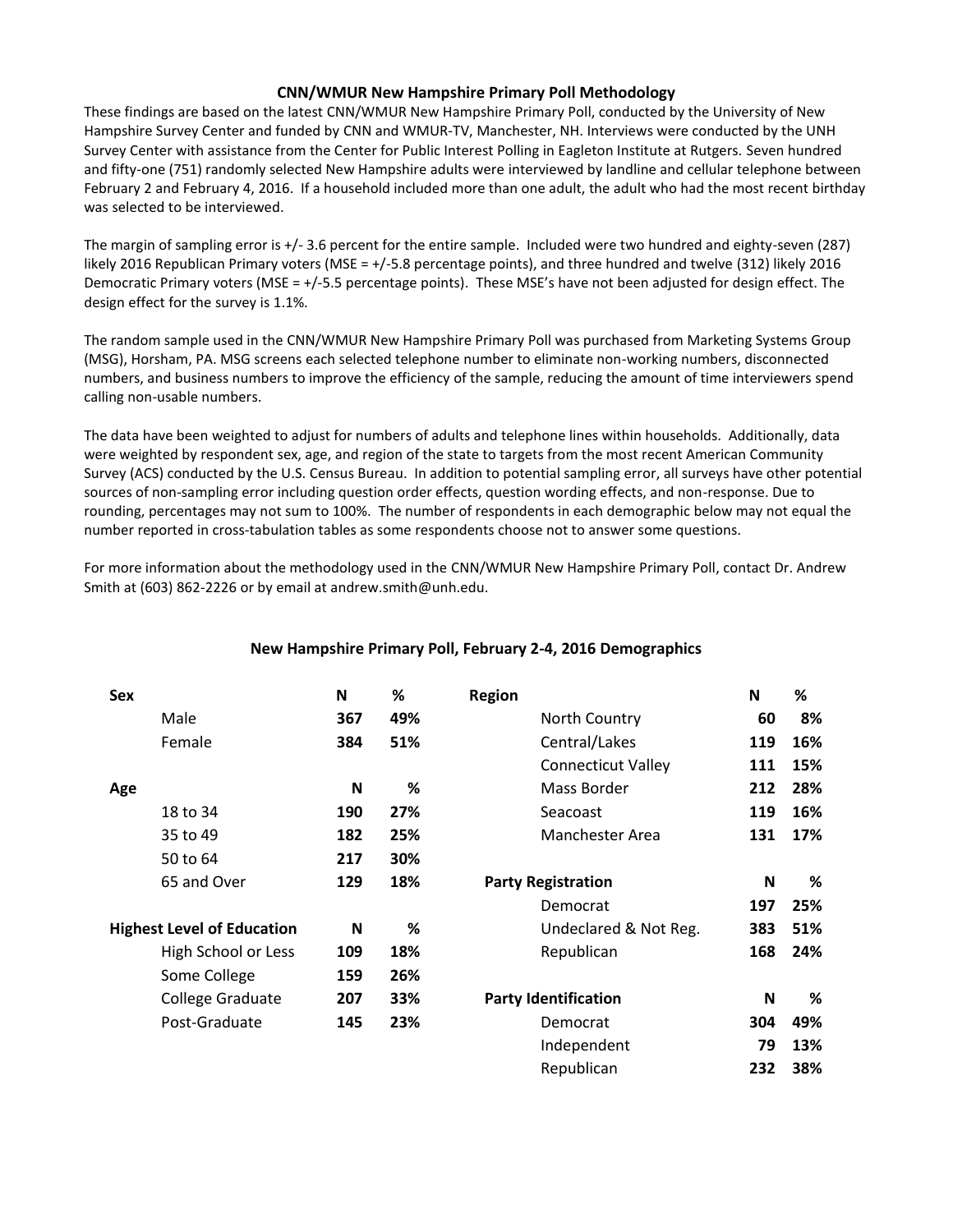## **New Hampshire Primary Poll, February 2-4, 2016 Likely Democrat Primary Voter Demographics**

| Sex                               | N   | %   | <b>Region</b>               | N   | %   |
|-----------------------------------|-----|-----|-----------------------------|-----|-----|
| Male                              | 128 | 41% | North Country               | 23  | 7%  |
| Female                            | 184 | 59% | Central/Lakes               | 45  | 15% |
|                                   |     |     | <b>Connecticut Valley</b>   | 58  | 19% |
| Age                               | N   | %   | Mass Border                 | 77  | 25% |
| 18 to 34                          | 74  | 25% | Seacoast                    | 65  | 21% |
| 35 to 49                          | 68  | 23% | Manchester Area             | 44  | 14% |
| 50 to 64                          | 86  | 29% |                             |     |     |
| 65 and Over                       | 71  | 24% | <b>Party Registration</b>   | N   | %   |
|                                   |     |     | Democrat                    | 182 | 58% |
| <b>Highest Level of Education</b> | N   | %   | Undeclared & Not Reg.       | 130 | 42% |
| High School or Less               | 48  | 16% | Republican                  | 0   | 0%  |
| Some College                      | 86  | 28% |                             |     |     |
| College Graduate                  | 91  | 30% | <b>Party Identification</b> | N   | %   |
| Post-Graduate                     | 83  | 27% | Democrat                    | 261 | 85% |
|                                   |     |     | Independent                 | 35  | 12% |
|                                   |     |     | Republican                  | 9   | 3%  |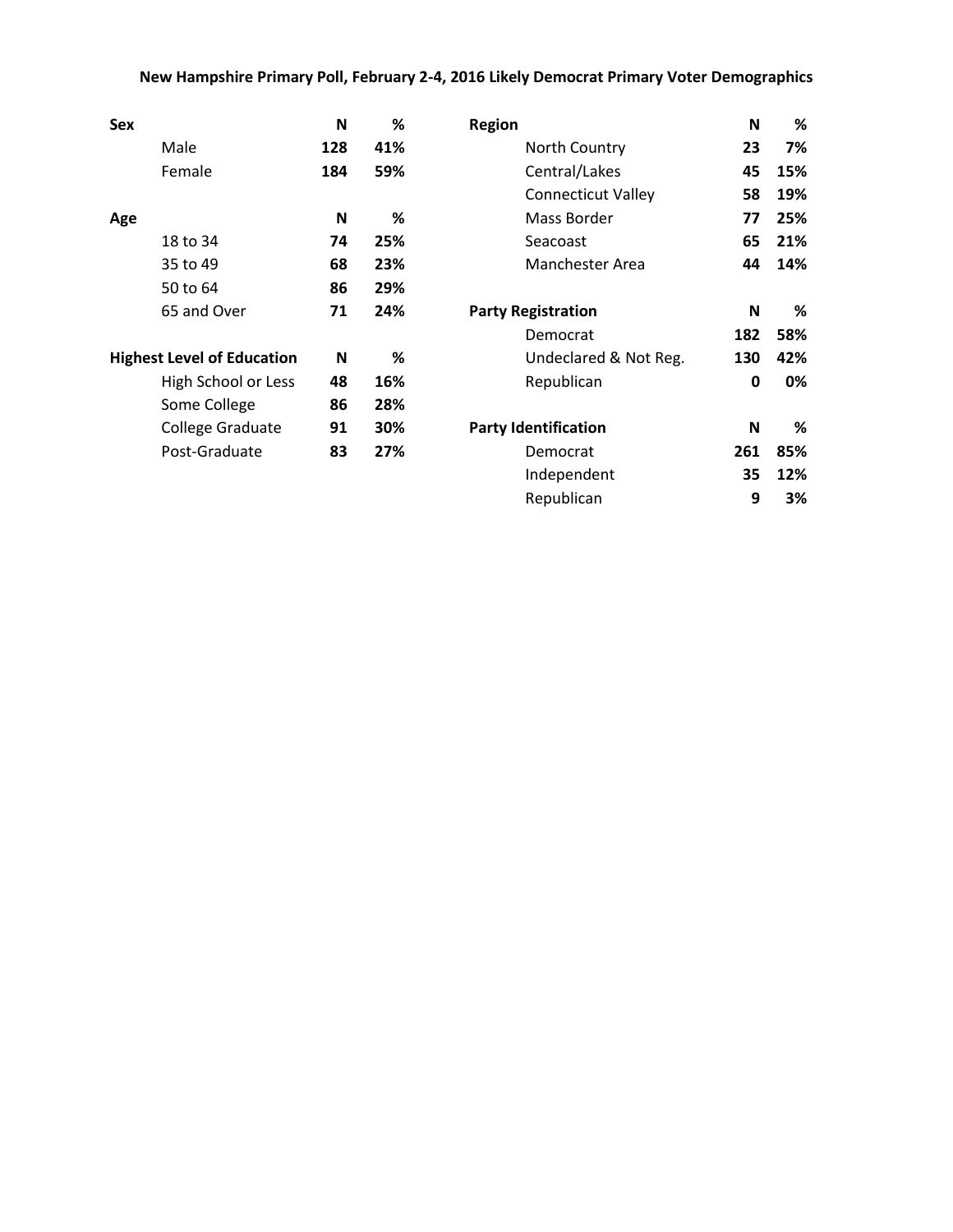## **Decided Who to Vote for in 2016 DEM Primary?**

(Likely NH DEM Primary Voters)

"Have you definitely decided who you will vote for in the New Hampshire primary … are you leaning toward someone … or have you considered some candidates but are still trying to decide?"

|                  | <b>Definitely</b> | <b>Leaning Toward</b> | <b>Still Trying</b> |            |
|------------------|-------------------|-----------------------|---------------------|------------|
|                  | <b>Decided</b>    | Someone               | <b>To Decide</b>    | <u>(N)</u> |
| Feb 2-4 '16      | 64%               | 20%                   | 16%                 | (312)      |
| Jan 31-Feb 3 '16 | 63%               | 20%                   | 17%                 | (403)      |
| Jan 30-Feb 2 '16 | 61%               | 19%                   | 20%                 | (370)      |
| Jan 29-Feb 1 '16 | 58%               | 19%                   | 23%                 | (333)      |
| Jan 28-31 '16    | 56%               | 19%                   | 25%                 | (323)      |
| Jan 27-30 '16    | 58%               | 17%                   | 24%                 | (347)      |
| Jan 13-18 '16    | 52%               | 23%                   | 26%                 | (420)      |
| Dec '15          | 36%               | 21%                   | 44%                 | (370)      |
| Sept '15         | 25%               | 28%                   | 47%                 | (313)      |
| July '15         | 20%               | 27%                   | 53%                 | (276)      |
| June '15         | 20%               | 26%                   | 54%                 | (359)      |
| May '15          | 10%               | 24%                   | 66%                 | (227)      |
| Feb. '15         | 7%                | 16%                   | 76%                 | (298)      |
| Oct. '14         | 17%               | 10%                   | 73%                 | (227)      |
| July '14         | 13%               | 10%                   | 77%                 | (252)      |
| Apr. '14         | 7%                | 13%                   | 80%                 | (180)      |
| Jan. '14         | 13%               | 18%                   | 69%                 | (202)      |
| Oct. '13         | 10%               | 9%                    | 81%                 | (245)      |
| July '13         | 7%                | 12%                   | 80%                 | (187)      |
| Apr. '13         | 7%                | 13%                   | 80%                 | (185)      |
| Feb. '13         | 8%                | 10%                   | 82%                 | (193)      |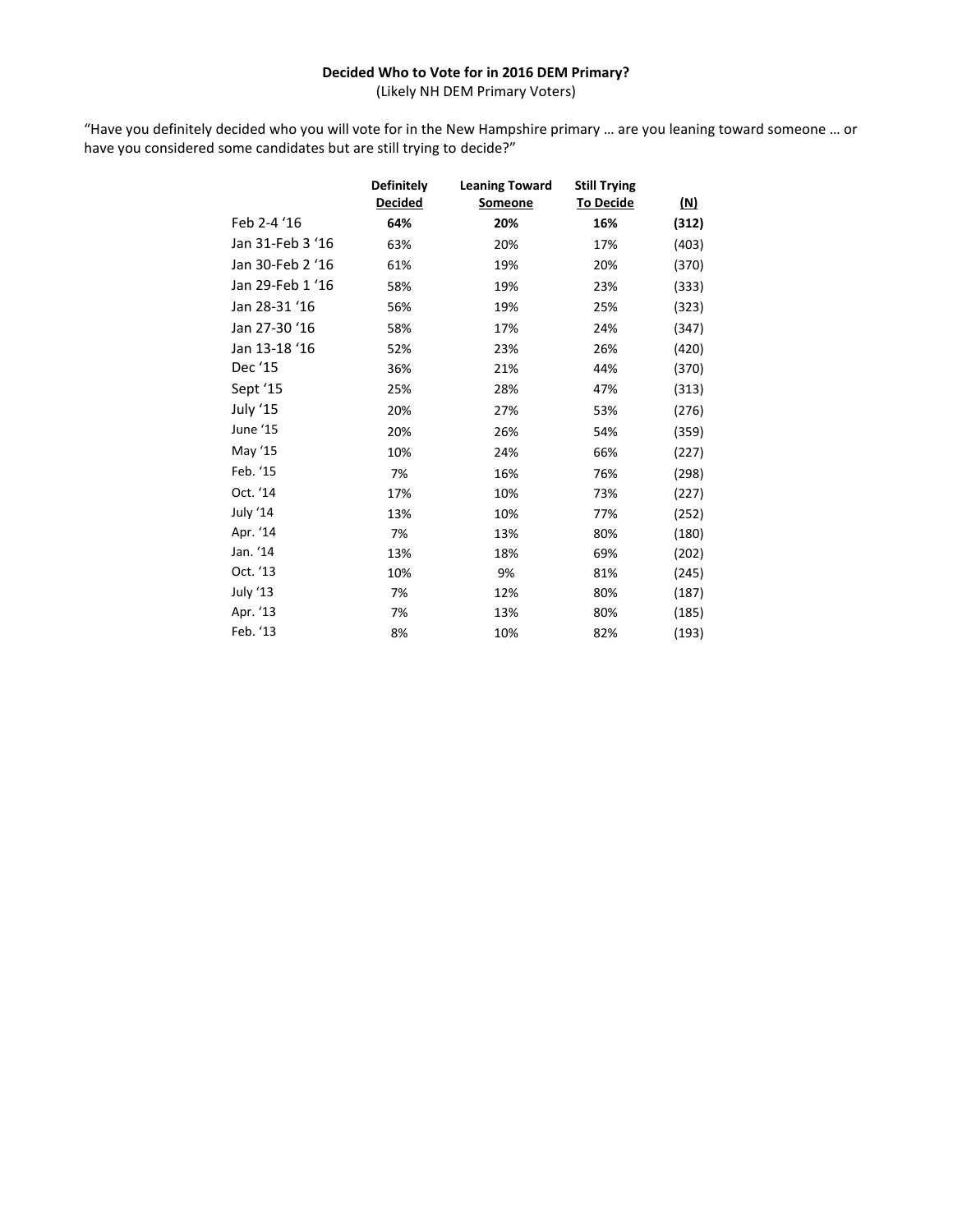#### **Democratic Nomination in 2016 NH Primary**

(Likely NH DEM Primary Voters)

"I'm going to read you the names of the candidates who are running for the Democratic nomination. If the Democratic primary for president were held today, which of the following would you support for the Democratic nomination Hillary Clinton … Bernie Sanders … or someone else?" ROTATE CANDIDATES

|         |       |       |         |        |         | 2016  |         |       |         |                  |         |         |
|---------|-------|-------|---------|--------|---------|-------|---------|-------|---------|------------------|---------|---------|
|         |       |       |         |        |         | Jan   | Jan     | Jan   | Jan 29- | <b>Jan 30-</b>   | Jan 31- | Feb     |
| Feb.    | May   | June  | July    | Sept   | Dec     | 13-18 | 27-30   | 28-31 | Feb 1   | Feb <sub>2</sub> | Feb 3   | $2 - 4$ |
| 6%      | 13%   | 35%   | 36%     | 46%    | 50%     | 60%   | 57%     | 57%   | 58%     | 61%              | 61%     | 61%     |
| 58%     | 51%   | 43%   | 42%     | 30%    | 40%     | 33%   | 34%     | 34%   | 33%     | 32%              | 32%     | 31%     |
| 1%      | 1%    | 2%    | 1%      | 2%     | 1%      | 1%    | 1%      | 1%    | 2%      | ---              | ---     | ---     |
| 8%      | 2%    | 8%    | 5%      | 14%    | $---$   | ---   | $---$   | ---   | ---     | ---              | ---     | ---     |
| 1%      | 1%    | 1%    | 1%      | 1%     | $---$   | ---   | $- - -$ | ---   | $- - -$ | ---              | ---     |         |
| $---$   | 1%    | *     | 0%      | *      | $---$   | ---   | $- - -$ | ---   | ---     | ---              | ---     |         |
| $---$   | $---$ | $---$ | $---$   | $\ast$ | $---$   | ---   | $- - -$ | $ -$  | $- - -$ | ---              | ---     | ---     |
| 14%     | 20%   | $---$ | ---     | ---    | $- - -$ | ---   | $- - -$ | ---   | ---     | ---              | ---     |         |
| 2%      | 3%    | $---$ | $- - -$ | ---    | $---$   | ---   | $- - -$ | ---   | $- - -$ | ---              | ---     |         |
| $- - -$ | ---   | $---$ | ---     | ---    | $- - -$ | ---   | $- - -$ | ---   | ---     | ---              | ---     |         |
| ---     | ---   | ---   | ---     | ---    | $---$   | ---   | $- - -$ | ---   | ---     | ---              | ---     |         |
| ---     | ---   | ---   | ---     | ---    | $---$   | ---   | $---$   | ---   | ---     | ---              | ---     |         |
| ---     | $---$ | $---$ | ---     | ---    | $---$   | ---   | $---$   | ---   | $---$   | ---              | ---     |         |
| $---$   | $---$ | ---   | ---     | ---    | $---$   | ---   | $---$   | ---   | ---     | ---              | ---     |         |
| ---     | ---   | ---   | ---     | ---    | $---$   | ---   | $- - -$ | ---   | ---     | ---              | ---     | ---     |
| ---     | ---   | ---   | ---     |        | $- - -$ | ---   | $- - -$ |       | ---     | ---              | ---     |         |
| ---     | $---$ | ---   | ---     | $---$  | $---$   | ---   | $---$   | ---   | ---     | ---              | ---     |         |
| 1%      | *     | 2%    | 3%      | 1%     | 3%      | 0%    | 2%      | 1%    | 2%      | 1%               | 1%      | $\ast$  |
| 9%      | 8%    | 9%    | 12%     | 6%     | 6%      | 6%    | 7%      | 7%    | 6%      | 6%               | 6%      | 8%      |
| (295)   | (224) | (353) | (274)   | (310)  | (366)   | (417) | (344)   | (321) | (329)   | (365)            | (392)   | (305)   |
|         |       |       | 2015    |        |         |       |         |       |         |                  |         |         |

 $*$  = Less than 1% --- = Not Included

|                             |        |        | 2013  |             |       |       |             |       |
|-----------------------------|--------|--------|-------|-------------|-------|-------|-------------|-------|
|                             | Feb.   | Apr.   | July  | <u>Oct.</u> | Jan.  | Apr.  | <u>July</u> | Oct.  |
| <b>Bernie Sanders</b>       | ---    | $---$  | $---$ | $\cdots$    | ---   | ---   | 5%          | 3%    |
| <b>Hillary Clinton</b>      | 63%    | 61%    | 62%   | 64%         | 74%   | 65%   | 59%         | 58%   |
| Martin O'Malley             | *      | $\ast$ | 0%    | *           | *     | 0%    | 0%          | 3%    |
| <b>Joe Biden</b>            | 10%    | 7%     | 8%    | 6%          | 10%   | 6%    | 14%         | 3%    |
| Jim Webb                    |        |        |       | ---         |       |       |             | ---   |
| <b>Lincoln Chafee</b>       |        |        |       | ---         | ---   |       |             |       |
| <b>Lawrence Lessig</b>      |        | ---    |       | ---         | ---   | ---   |             | ---   |
| <b>Elizabeth Warren</b>     | ---    | ---    | $---$ | 6%          | ---   | ---   | 8%          | 18%   |
| <b>Andrew Cuomo</b>         | 5%     | 3%     | 1%    | 2%          | 2%    | 4%    | 3%          | 1%    |
| <b>Mark Warner</b>          | *      | 2%     | 0%    | *           | 1%    | 2%    | 1%          | *     |
| <b>Brian Schweitzer</b>     | 1%     | *      | ---   | $---$       | *     | 0%    | 0%          | ---   |
| <b>Kirsten Gillibrand</b>   | ---    | ---    | *     | 0%          | 0%    |       |             |       |
| <b>Deval Patrick</b>        | 1%     | 3%     | 5%    | 1%          | ---   |       |             |       |
| <b>Cory Booker</b>          | 2%     | 1%     | 2%    | *           | ---   | ---   |             |       |
| Evan Bayh                   | 1%     | 1%     | *     | *           | ---   | ---   |             |       |
| John Hickenlooper           | *      | $\ast$ | *     | 0%          |       |       |             |       |
| <b>Antonio Villaraigosa</b> | $\ast$ | $\ast$ | $---$ | $---$       | ---   | ---   |             | ---   |
| <b>Someone Else</b>         | 1%     | 2%     | 2%    | 2%          | 2%    | 5%    | 1%          | 1%    |
| Don't Know Yet              | 16%    | 22%    | 19%   | 18%         | 10%   | 18%   | 9%          | 13%   |
| (N)                         | (195)  | (185)  | (187) | (248)       | (201) | (182) | (255)       | (228) |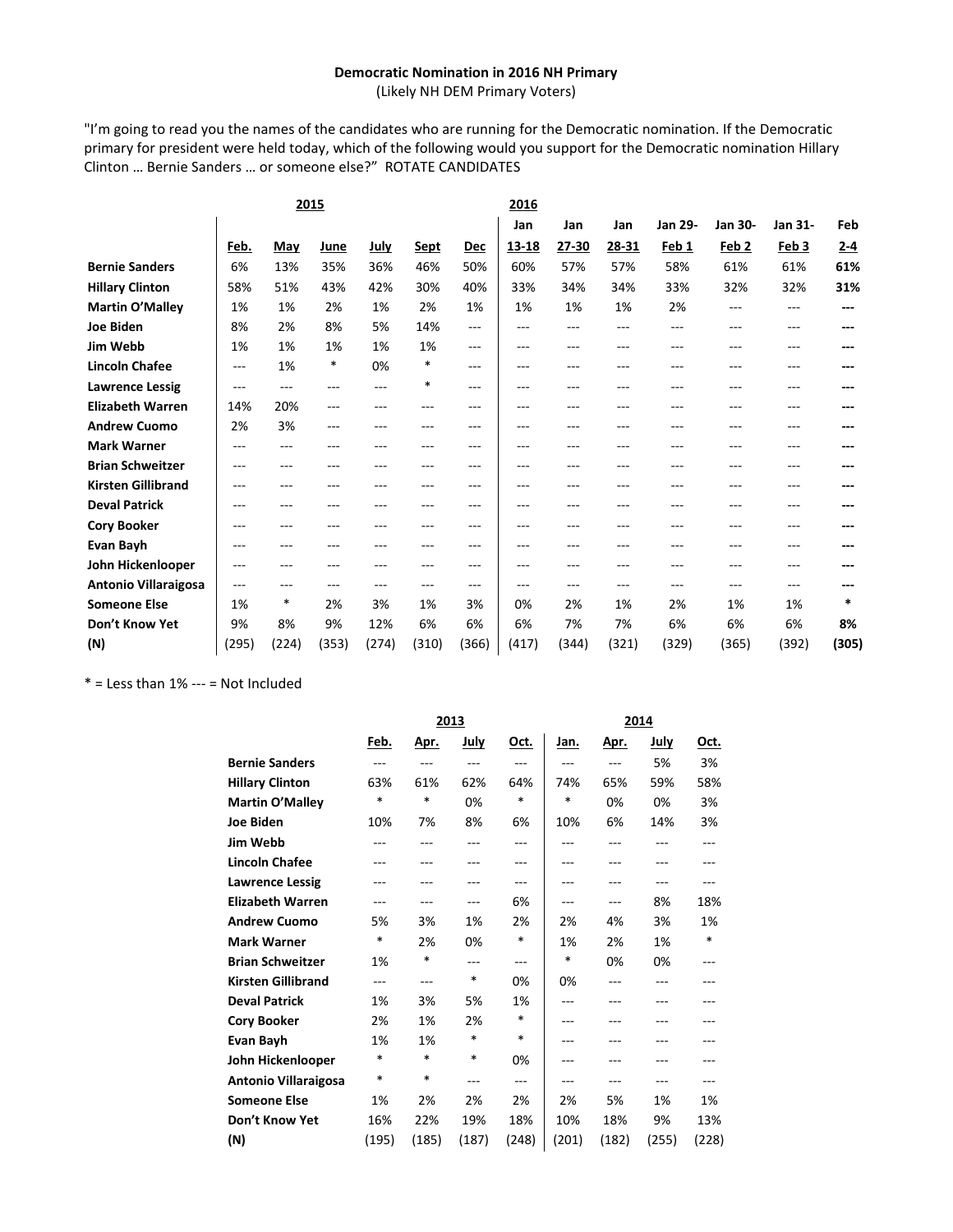## **Candidate You Wouldn't Vote For In 2016 NH Democratic Primary**

(Likely NH DEM Primary Voters)

"Which of the candidates who are running for the Democratic nomination would you NOT vote for under any circumstance?"

|                             |          |       | 2015     |                   |             |            | 2016    |         |       |                |                  |                  |         |
|-----------------------------|----------|-------|----------|-------------------|-------------|------------|---------|---------|-------|----------------|------------------|------------------|---------|
|                             |          |       |          |                   |             |            | Jan     | Jan     | Jan   | <b>Jan 29-</b> | Jan 30-          | Jan 31-          | Feb     |
|                             | Feb      | May   | June     | <b>July</b>       | <b>Sept</b> | <b>Dec</b> | 13-18   | 27-30   | 28-31 | Feb 1          | Feb <sub>2</sub> | Feb <sub>3</sub> | $2 - 4$ |
| <b>Hillary Clinton</b>      | 6%       | 8%    | 11%      | 11%               | 13%         | 15%        | 14%     | 20%     | 21%   | 24%            | 22%              | 22%              | 18%     |
| <b>Bernie Sanders</b>       | 3%       | 3%    | 6%       | 6%                | 5%          | 5%         | 4%      | 4%      | 5%    | 5%             | 5%               | 6%               | 7%      |
| <b>Martin O'Malley</b>      | 1%       | 1%    | 1%       | 3%                | 2%          | 11%        | 26%     | 23%     | 27%   | 26%            | $---$            | ---              | ---     |
| <b>Lincoln Chafee</b>       | $\cdots$ | 2%    | 4%       | 5%                | 8%          | $---$      | ---     | ---     | ---   | $---$          | ---              | ---              | ---     |
| <b>Lawrence Lessig</b>      | ---      | $---$ | $\cdots$ | $---$             | 5%          | $---$      | $---$   | $---$   | ---   | ---            | ---              | ---              |         |
| Jim Webb                    | 4%       | 2%    | 3%       | 3%                | 3%          | $---$      | $---$   | $---$   | ---   | ---            | ---              | ---              |         |
| <b>Joe Biden</b>            | 13%      | 13%   | 6%       | 5%                | 3%          | ---        | ---     | $---$   | ---   | $---$          |                  | ---              |         |
| <b>Andrew Cuomo</b>         | 7%       | 8%    | ---      | $\qquad \qquad -$ | ---         | ---        | $---$   | $---$   | $---$ | ---            | ---              | ---              | ---     |
| <b>Elizabeth Warren</b>     | 4%       | 1%    | ---      | $- - -$           | $---$       | ---        | $- - -$ | $---$   | ---   | $---$          | ---              | ---              |         |
| <b>Mark Warner</b>          | $- - -$  | $---$ | ---      | ---               | $- - -$     | $---$      | $- - -$ | $- - -$ | ---   | ---            | ---              | ---              | ---     |
| <b>Brian Schweitzer</b>     | $---$    | ---   |          | ---               | ---         | ---        | ---     | ---     | ---   | ---            |                  | ---              |         |
| <b>Kirsten Gillibrand</b>   | $---$    | ---   |          | ---               | ---         | ---        | ---     | ---     |       | ---            | ---              | ---              |         |
| <b>Deval Patrick</b>        | ---      | ---   | ---      | ---               | ---         | ---        | ---     | ---     | ---   | ---            | ---              | ---              |         |
| John Hickenlooper           | $- - -$  | ---   | ---      | ---               | ---         | ---        | ---     | ---     | ---   | ---            | ---              | ---              |         |
| <b>Cory Booker</b>          | $- - -$  | ---   | ---      | ---               | ---         | ---        | ---     | ---     | ---   | ---            | ---              | ---              |         |
| Evan Bayh                   | $---$    | ---   |          | ---               | ---         | ---        | ---     |         | ---   | ---            |                  | ---              |         |
| <b>Antonio Villaraigosa</b> | ---      | ---   | ---      | ---               | $---$       | ---        | ---     | $---$   | $---$ | ---            | $---$            | ---              | ---     |
| <b>Someone Else</b>         | $\ast$   | 0%    | 3%       | 0%                | *           | 3%         | 2%      | 1%      | 1%    | 1%             | 24%              | 18%              | 8%      |
| <b>All OK</b>               | 32%      | 24%   | 35%      | 35%               | 30%         | 50%        | 42%     | 45%     | 39%   | 39%            | 43%              | 47%              | 55%     |
| Don't Know Yet              | 29%      | 39%   | 30%      | 30%               | 31%         | 16%        | 13%     | 7%      | 7%    | 6%             | 7%               | 8%               | 11%     |
| (N)                         | (293)    | (218) | (355)    | (272)             | (312)       | (367)      | (415)   | (341)   | (319) | (328)          | (364)            | (395)            | (306)   |
|                             |          |       |          |                   |             |            |         |         |       |                |                  |                  |         |

|                           | 2013           |        |                |            | 2014   |                |       |       |  |
|---------------------------|----------------|--------|----------------|------------|--------|----------------|-------|-------|--|
|                           | Feb.           | Apr.   | July           | <u>Oct</u> | Jan.   | <u>Apr.</u>    | July  | Oct   |  |
| Martin O'Malley           | $\ast$         | $\ast$ | $\ast$         | 0%         | $\ast$ | 4%             | *     | 2%    |  |
| <b>Hillary Clinton</b>    | 4%             | 4%     | 3%             | 4%         | 5%     | 7%             | 5%    | 3%    |  |
| <b>Bernie Sanders</b>     | $---$          | $---$  | $---$          | $---$      | ---    | $---$          | 2%    | 4%    |  |
| <b>Lincoln Chafee</b>     | ---            | ---    | ---            | $---$      | ---    | ---            | ---   | ---   |  |
| <b>Lawrence Lessig</b>    | ---            | $---$  | ---            | $---$      | ---    | ---            | ---   | ---   |  |
| Jim Webb                  | ---            | ---    | ---            | ---        | ---    | ---            | ---   | ---   |  |
| <b>Joe Biden</b>          | 7%             | 7%     | 10%            | 12%        | 16%    | 16%            | 9%    | 13%   |  |
| <b>Andrew Cuomo</b>       | 3%             | 2%     | 4%             | 6%         | 3%     | 5%             | 9%    | 7%    |  |
| <b>Elizabeth Warren</b>   | $\overline{a}$ | ---    | $\overline{a}$ | 2%         | ---    | $\overline{a}$ | 2%    | 2%    |  |
| <b>Mark Warner</b>        | 2%             | 3%     | 2%             | $\ast$     | 3%     | 2%             | 1%    | 3%    |  |
| <b>Brian Schweitzer</b>   | 1%             | 1%     | ---            | ---        | 3%     | 1%             | 3%    | ---   |  |
| <b>Kirsten Gillibrand</b> | ---            | ---    | $\ast$         | $\ast$     | 3%     | ---            | ---   | ---   |  |
| <b>Deval Patrick</b>      | 6%             | 3%     | 3%             | 3%         | ---    | ---            | ---   | ---   |  |
| John Hickenlooper         | $\ast$         | 1%     | $\ast$         | 2%         | ---    | ---            | ---   | ---   |  |
| <b>Cory Booker</b>        | 2%             | *      | *              | 2%         | ---    | ---            | ---   | ---   |  |
| Evan Bayh                 | 3%             | 4%     | 3%             | $\ast$     | ---    |                |       | ---   |  |
| <b>Antonio</b>            | 2%             | 3%     | ---            | $---$      | ---    |                |       | ---   |  |
| Villaraigosa              |                |        |                |            |        |                |       |       |  |
| <b>Someone Else</b>       | 2%             | 1%     | 3%             | 1%         | 1%     | 1%             | 2%    | 1%    |  |
| All OK                    | 34%            | 33%    | 26%            | 37%        | 28%    | 32%            | 29%   | 35%   |  |
| Don't Know Yet            | 34%            | 38%    | 46%            | 30%        | 37%    | 33%            | 38%   | 31%   |  |
| (N)                       | (200)          | (188)  | (185)          | (248)      | (201)  | (183)          | (254) | (226) |  |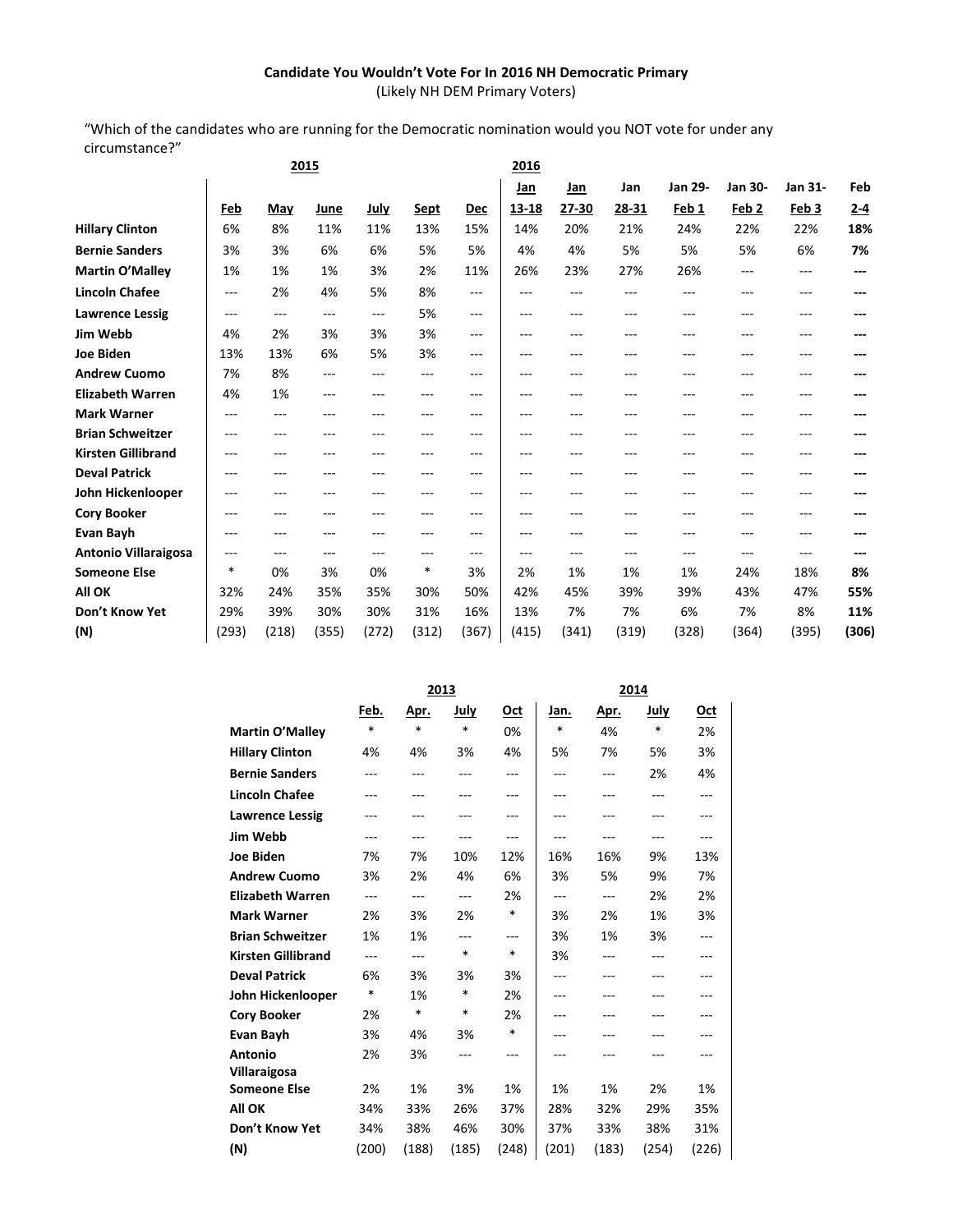## **Who Will Win 2016 NH Democratic Primary?**

(Likely NH DEM Primary Voters)

"Regardless of who you are voting for, which candidate do you think is most likely to win the New Hampshire Democratic primary?"

|                         |          |         |          |          |         | <u>Jan</u> | Jan    | Jan 29- | Jan 30-          | Jan 31-          | Feb     |
|-------------------------|----------|---------|----------|----------|---------|------------|--------|---------|------------------|------------------|---------|
|                         | Feb. '15 | May '15 | July '15 | Sept '15 | Dec '15 | 27-30      | 28-31  | Feb 1   | Feb <sub>2</sub> | Feb <sub>3</sub> | $2 - 4$ |
| <b>Bernie Sanders</b>   | 1%       | 2%      | 17%      | 42%      | 28%     | 54%        | 52%    | 54%     | 54%              | 57%              | 62%     |
| <b>Hillary Clinton</b>  | 65%      | 69%     | 68%      | 42%      | 59%     | 31%        | 32%    | 30%     | 31%              | 29%              | 24%     |
| <b>Martin O'Malley</b>  | 0%       | $\ast$  | *        | 0%       | 0%      | 0%         | $\ast$ | $\ast$  | $---$            | $---$            | ---     |
| Joe Biden               | 6%       | 8%      | 2%       | 6%       | $---$   | ---        | ---    | ---     | $- - -$          | ---              | ---     |
| Jim Webb                | $*$      | 0%      | *        | 0%       | $- - -$ | ---        | ---    |         | ---              |                  | ---     |
| <b>Lincoln Chafee</b>   | %        | $\ast$  | 0%       | 0%       | ---     | $- - -$    | $---$  | ---     | ---              | ---              | ---     |
| <b>Lawrence Lessig</b>  | $---$    | $- - -$ | ---      | 0%       | $- - -$ | $- - -$    | $---$  | ---     | $- - -$          | ---              | ---     |
| <b>Andrew Cuomo</b>     | 1%       | 0%      | ---      | ---      | $- - -$ | $- - -$    | $---$  | ---     | $---$            | ---              | ---     |
| <b>Elizabeth Warren</b> | 5%       | 1%      | ---      | ---      | ---     | ---        | $---$  | ---     | $---$            | ---              | ---     |
| <b>Someone Else</b>     | 1%       | 0%      | *        | 1%       | 1%      | 1%         | 1%     | 1%      | 1%               | 1%               | $0\%$   |
| Don't Know              | 21%      | 19%     | 13%      | 9%       | 12%     | 15%        | 15%    | 14%     | 14%              | 13%              | 14%     |
| (N)                     | (298)    | (229)   | (275)    | (311)    | (370)   | (347)      | (323)  | (333)   | (370)            | (403)            | (312)   |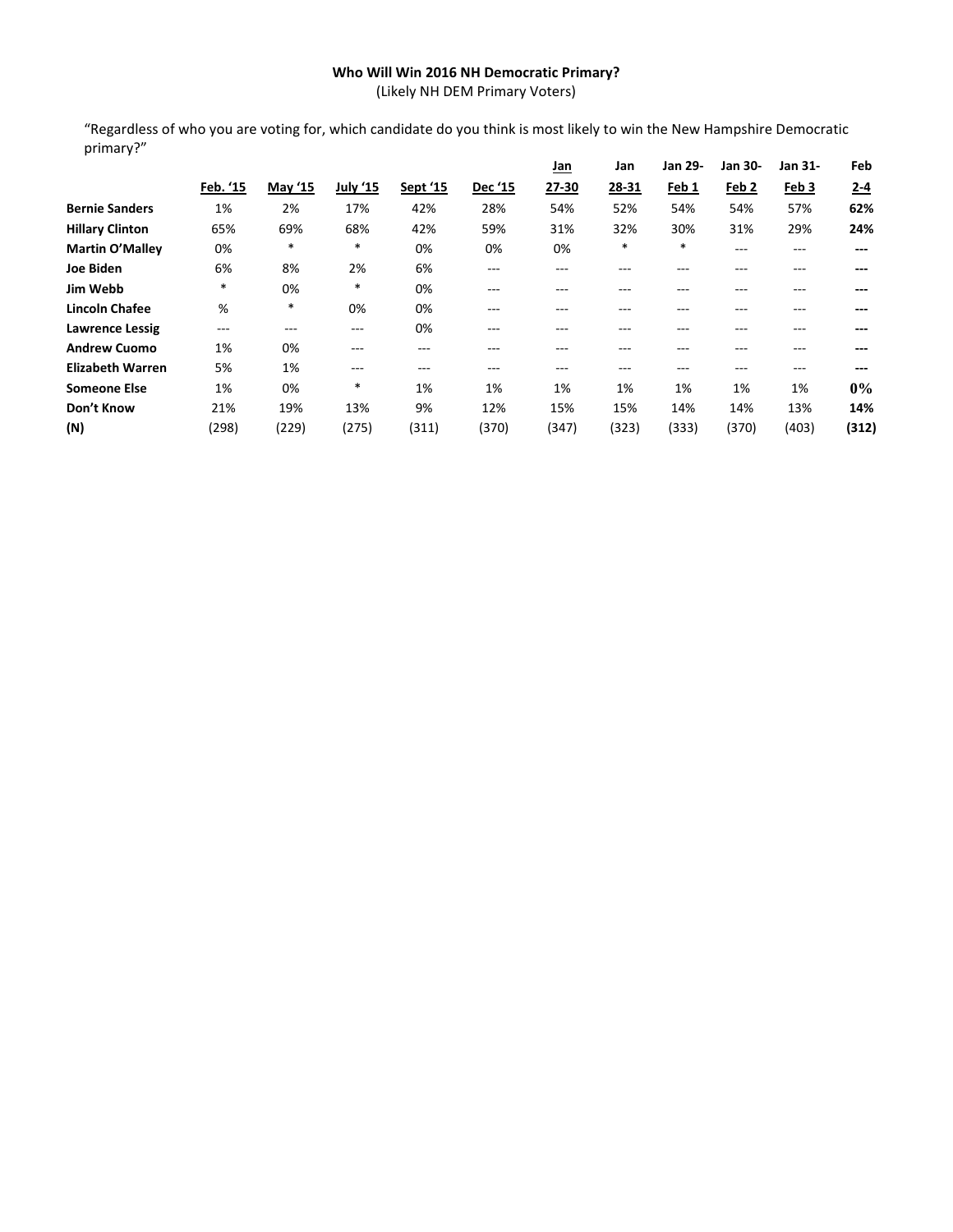## **Decided 2016 DEM Primary Vote (Likely 2016 DEM Primary Voters)**

|                                   | Def.           | Leaning                | <b>Still Trying</b> |            |
|-----------------------------------|----------------|------------------------|---------------------|------------|
|                                   | <b>Decided</b> | <b>Towards Someone</b> | <b>To Decide</b>    | <u>(N)</u> |
| LIKELY NH DEM PRIMARY VOTERS      | 64%            | 20%                    | 16%                 | 312        |
| <b>Registered Democrat</b>        | 65%            | 17%                    | 17%                 | 182        |
| <b>Registered Undeclared</b>      | 60%            | 25%                    | 15%                 | 113        |
| Democrat                          | 67%            | 19%                    | 14%                 | 261        |
| Independent/Republican            | 51%            | 18%                    | 30%                 | 45         |
|                                   |                |                        |                     |            |
| Liberal                           | 75%            | 16%                    | 9%                  | 159        |
| Moderate/Conservative             | 53%            | 25%                    | 22%                 | 125        |
| <b>Clinton Supporter</b>          | 70%            | 17%                    | 13%                 | 95         |
| Sanders Supporter                 | 70%            | 22%                    | 8%                  | 186        |
| Undecided                         | 0%             | 5%                     | 95%                 | 24         |
| <b>Extremely Interested</b>       | 69%            | 17%                    | 14%                 | 171        |
| Very Interested                   | 60%            | 25%                    | 15%                 | 114        |
| Somewhat/Not Very Interested      | 47%            | 18%                    | 35%                 | 28         |
| Voted in 2008, 2012 NH Primaries  | 61%            | 21%                    | 18%                 | 197        |
| Voted in 2008 or 2012 NH Primary  | 62%            | 23%                    | 15%                 | 44         |
| Did Not Vote in Either NH Primary | 72%            | 14%                    | 13%                 | 71         |
|                                   |                |                        |                     |            |
| Will Definitely Vote              | 67%            | 19%                    | 15%                 | 277        |
| Will Vote Unless Emergency        | 41%            | 31%                    | 27%                 | 35         |
| <b>Read Union Leader</b>          | 63%            | 22%                    | 16%                 | 37         |
| <b>Read Boston Globe</b>          | 70%            | 17%                    | 12%                 | 41         |
| Read Local Newspapers             | 48%            | 28%                    | 24%                 | 86         |
| Watch WMUR                        | 62%            | 21%                    | 17%                 | 162        |
| Listen to NHPR                    | 68%            | 21%                    | 11%                 | 114        |
| 18 to 34                          | 70%            | 18%                    | 11%                 | 74         |
| 35 to 49                          | 50%            | 22%                    | 28%                 | 68         |
| 50 to 64                          | 68%            | 21%                    | 11%                 | 86         |
| 65 and over                       | 68%            | 17%                    | 15%                 | 71         |
|                                   |                |                        |                     |            |
| Male                              | 72%            | 16%                    | 12%                 | 128        |
| Female                            | 58%            | 23%                    | 19%                 | 184        |
| High school or less               | 71%            | 11%                    | 18%                 | 48         |
| Some college                      | 67%            | 18%                    | 15%                 | 86         |
| College graduate                  | 63%            | 17%                    | 20%                 | 91         |
| Post-graduate                     | 59%            | 30%                    | 11%                 | 83         |
| Attend services 1 or more a week  | 53%            | 18%                    | 30%                 | 44         |
| 1-2 times a month                 | 70%            | 14%                    | 16%                 | 38         |
| Less often                        | 57%            | 24%                    | 18%                 | 90         |
| Never                             | 71%            | 18%                    | 10%                 | 133        |
|                                   |                |                        |                     |            |
| North Country                     | 72%            | 20%                    | 8%                  | 23         |
| Central / Lakes                   | 75%            | 18%                    | 7%                  | 45         |
| Connecticut Valley                | 65%            | 10%                    | 25%                 | 58         |
| Mass Border                       | 60%            | 20%                    | 19%                 | 77         |
| Seacoast                          | 54%            | 33%                    | 13%                 | 65         |
| Manchester Area                   | 67%            | 15%                    | 18%                 | 44         |
| First Cong. Dist                  | 60%            | 24%                    | 16%                 | 153        |
| Second Cong. Dist                 | 67%            | 16%                    | 17%                 | 159        |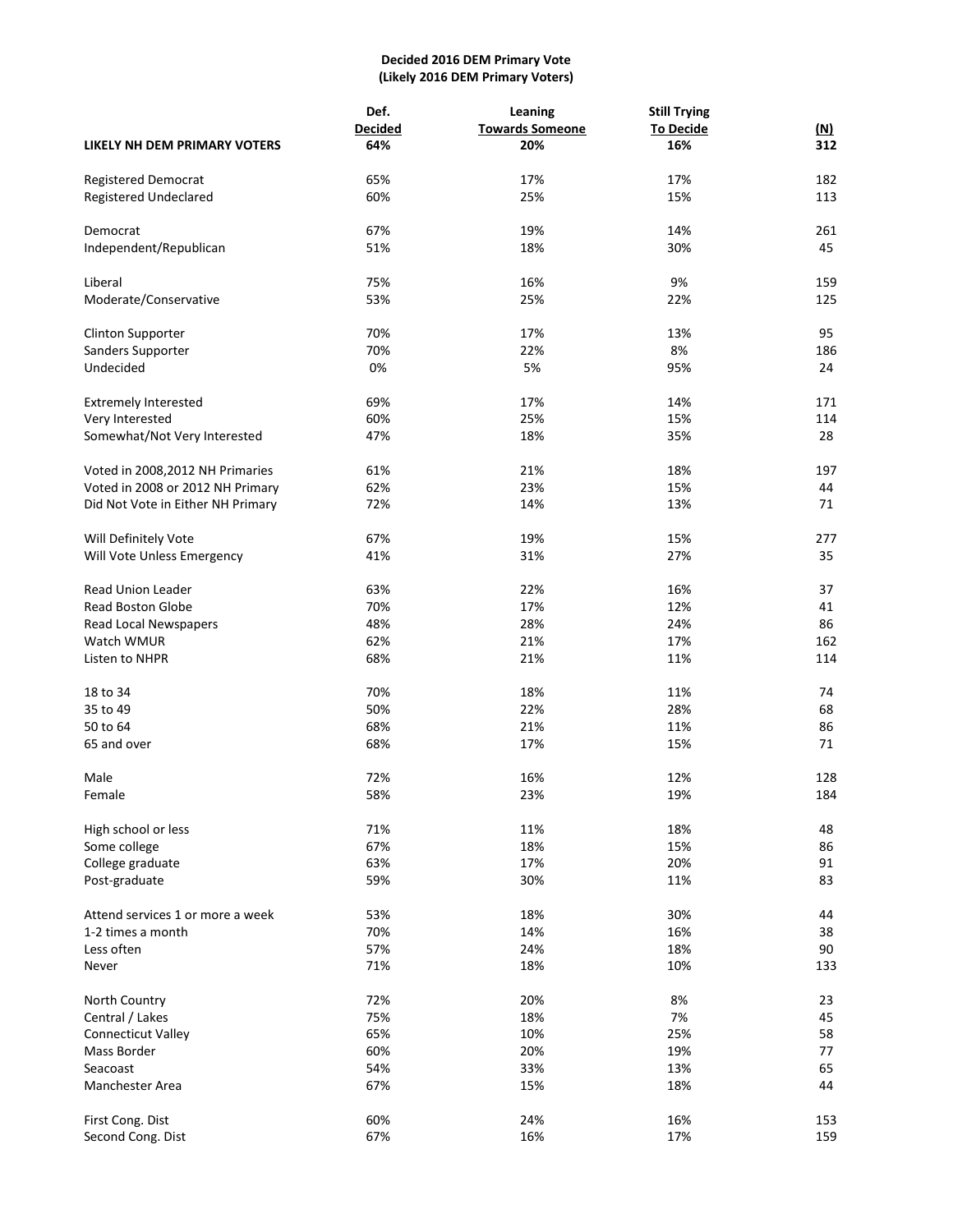#### **DEM 2016 Primary Support (Likely 2016 DEM Primary Voters)**

|                                                    | <b>Bernie</b><br><b>Sanders</b> | <b>Hillary</b><br>Clinton | Someone<br><b>Else</b> | <b>Undecided</b> | $(N=)$ |
|----------------------------------------------------|---------------------------------|---------------------------|------------------------|------------------|--------|
| LIKELY NH DEM PRIMARY VOTERS                       | 61%                             | 31%                       | 0%                     | 8%               | 305    |
| <b>Registered Democrat</b>                         | 52%                             | 37%                       | 0%                     | 11%              | 179    |
| <b>Registered Undeclared</b>                       | 69%                             | 26%                       | 0%                     | 4%               | 109    |
| Democrat                                           | 58%                             | 35%                       | 0%                     | 7%               | 255    |
| Independent/Republican                             | 72%                             | 11%                       | 1%                     | 16%              | 44     |
| Liberal                                            | 68%                             | 28%                       | 0%                     | 4%               | 158    |
| Moderate/Conservative                              | 50%                             | 39%                       | 0%                     | 10%              | 120    |
| <b>Extremely Interested</b>                        | 62%                             | 30%                       | 0%                     | 8%               | 169    |
| Very Interested                                    | 60%                             | 33%                       | 0%                     | 7%               | 109    |
| Somewhat/Not Very Interested                       | 58%                             | 33%                       | 0%                     | 9%               | 28     |
| Voted in 2008, 2012 NH Primaries                   | 51%                             | 38%                       | 0%                     | 10%              | 192    |
| Voted in 2008 or 2012 NH Primary                   | 72%                             | 28%                       | 0%                     | 0%               | 44     |
| Did Not Vote in Either NH Primary                  | 81%                             | 13%                       | 0%                     | 6%               | 69     |
|                                                    |                                 |                           |                        |                  |        |
| Definitely Decided                                 | 66%                             | 34%                       | 0%                     | 0%               | 197    |
| Leaning Towards Someone                            | 69%                             | 29%                       | 0%                     | 2%               | 58     |
| Still Trying to Decide                             | 30%                             | 24%                       | 0%                     | 46%              | 50     |
|                                                    | 61%                             | 31%                       | 0%                     | 8%               | 271    |
| Will Definitely Vote<br>Will Vote Unless Emergency | 60%                             | 29%                       | 1%                     | 10%              | 34     |
|                                                    |                                 |                           |                        |                  |        |
| <b>Read Union Leader</b>                           | 52%                             | 45%                       | 0%                     | 4%               | 37     |
| <b>Read Boston Globe</b>                           | 58%                             | 35%                       | 0%                     | 7%               | 40     |
| Read Local Newspapers                              | 57%                             | 31%                       | 0%                     | 12%              | 83     |
| Watch WMUR                                         | 51%                             | 40%                       | 0%                     | 9%               | 156    |
| Listen to NHPR                                     | 64%                             | 32%                       | 0%                     | 4%               | 112    |
| 18 to 34                                           | 87%                             | 7%                        | 0%                     | 6%               | 74     |
| 35 to 49                                           | 57%                             | 28%                       | 0%                     | 16%              | 65     |
| 50 to 64                                           | 52%                             | 42%                       | 0%                     | 5%               | 83     |
| 65 and over                                        | 49%                             | 45%                       | 1%                     | 5%               | 71     |
| Male                                               | 71%                             | 25%                       | 0%                     | 4%               | 126    |
| Female                                             | 54%                             | 35%                       | 0%                     | 11%              | 179    |
|                                                    |                                 |                           |                        |                  |        |
| High school or less                                | 64%                             | 28%                       | 1%                     | 7%               | 45     |
| Some college                                       | 70%                             | 22%                       | 0%                     | 9%               | 86     |
| College graduate                                   | 60%                             | 33%                       | 0%                     | 7%               | 89     |
| Post-graduate                                      | 49%                             | 42%                       | 0%                     | 8%               | 81     |
| Attend services 1 or more a week                   | 41%                             | 48%                       | 0%                     | 11%              | 44     |
| 1-2 times a month                                  | 47%                             | 45%                       | 0%                     | 8%               | 38     |
| Less often                                         | 61%                             | 30%                       | 0%                     | 9%               | 87     |
| Never                                              | 70%                             | 23%                       | 0%                     | 6%               | 129    |
|                                                    |                                 |                           |                        |                  |        |
| North Country                                      | 62%                             | 32%                       | 0%                     | 6%               | 23     |
| Central / Lakes                                    | 72%                             | 27%                       | 0%                     | 2%               | 43     |
| Connecticut Valley                                 | 55%                             | 39%                       | 0%                     | 7%               | 56     |
| Mass Border                                        | 59%                             | 32%                       | 0%                     | 9%               | 76     |
| Seacoast                                           | 56%                             | 33%                       | 1%                     | 11%              | 63     |
| Manchester Area                                    | 69%                             | 22%                       | 0%                     | 9%               | 44     |
| First Cong. Dist                                   | 58%                             | 31%                       | 0%                     | 11%              | 151    |
| Second Cong. Dist                                  | 63%                             | 31%                       | 0%                     | 5%               | 154    |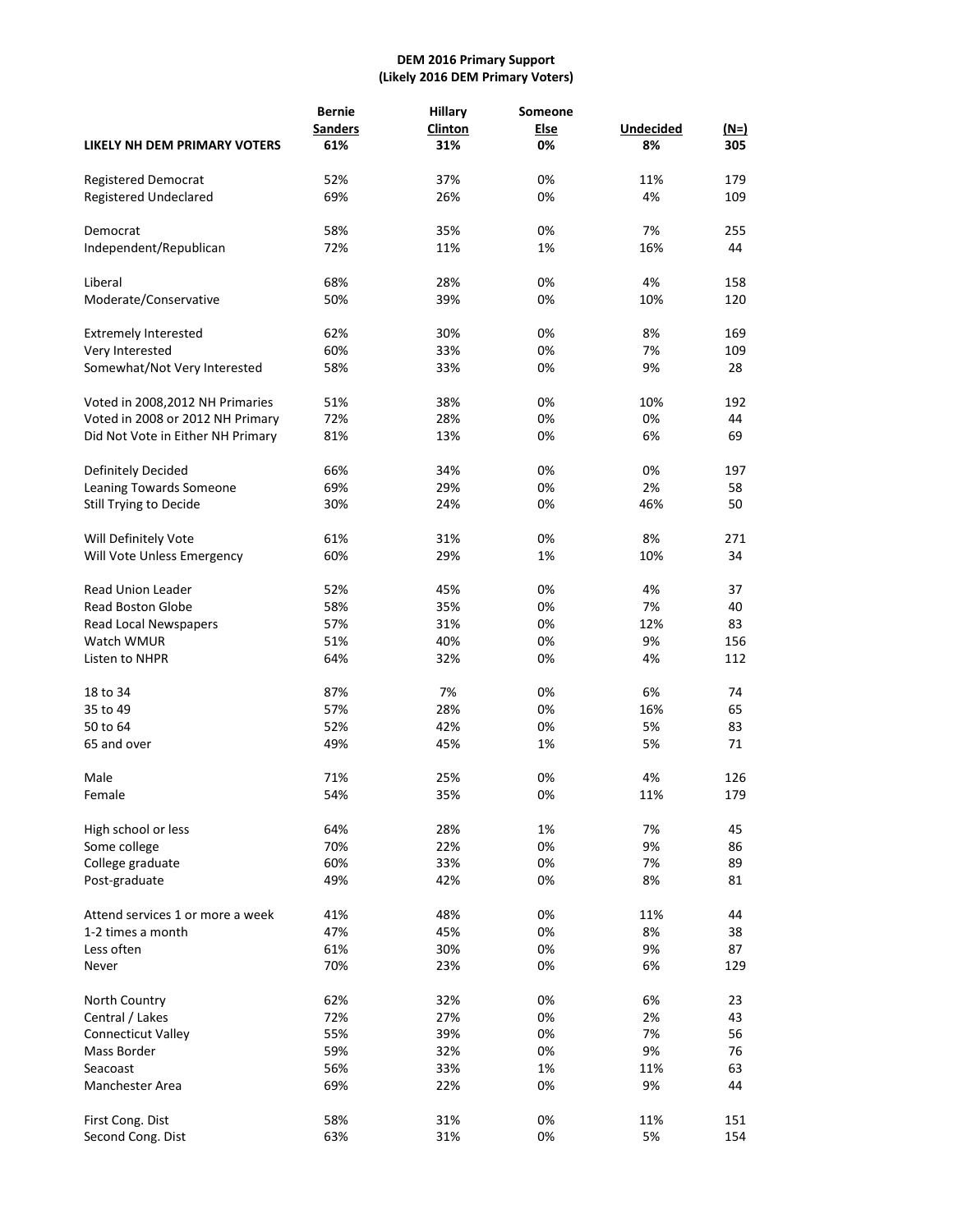#### **DEM 2016 Primary – Would NOT Support (Likely 2016 DEM Primary Voters)**

|                                   | <b>Hillary</b> | <b>Bernie</b>  | Someone     | All               | Don't     |        |
|-----------------------------------|----------------|----------------|-------------|-------------------|-----------|--------|
|                                   | Clinton        | <b>Sanders</b> | <b>Else</b> | <b>Acceptable</b> | Know      | $(N=)$ |
| LIKELY NH DEM PRIMARY VOTERS      | 18%            | 7%             | 8%          | 55%               | 11%       | 306    |
| Registered Democrat               | 14%            | 8%             | 7%          | 59%               | 11%       | 177    |
| <b>Registered Undeclared</b>      | 24%            | 6%             | 11%         | 47%               | 12%       | 112    |
|                                   |                |                |             |                   |           |        |
| Democrat                          | 15%            | 6%             | 9%          | 59%               | 11%       | 255    |
| Independent/Republican            | 30%            | 11%            | 8%          | 39%               | 12%       | 45     |
| Liberal                           | 18%            | 4%             | 8%          | 63%               | 8%        | 158    |
| Moderate/Conservative             | 17%            | 12%            | 9%          | 48%               | 14%       | 123    |
| Clinton Supporter                 | 0%             | 19%            | 13%         | 64%               | 5%        | 94     |
| Sanders Supporter                 | 31%            | 0%             | 6%          | 53%               | 11%       | 182    |
| Undecided                         | 3%             | 11%            | 10%         | 51%               | 25%       | 24     |
| <b>Extremely Interested</b>       | 21%            | 7%             | 12%         | 50%               | 10%       | 166    |
| Very Interested                   | 14%            | 7%             | 2%          | 65%               | 12%       | 113    |
| Somewhat/Not Very Interested      | 22%            | 6%             | 9%          | 48%               | 14%       | 27     |
|                                   |                |                |             |                   |           |        |
| Voted in 2008, 2012 NH Primaries  | 16%            | 8%             | 5%          | 60%               | 10%       | 191    |
| Voted in 2008 or 2012 NH Primary  | 24%            | 5%             | 20%         | 37%               | 14%       | 44     |
| Did Not Vote in Either NH Primary | 22%            | 3%             | 9%          | 53%               | 13%       | 71     |
| Definitely Decided                | 24%            | 7%             | 7%          | 55%               | 7%        | 195    |
| Leaning Towards Someone           | 13%            | 3%             | 8%          | 57%               | 18%       | 61     |
| Still Trying to Decide            | 3%             | 9%             | 14%         | 55%               | 19%       | 50     |
| Will Definitely Vote              | 18%            | 7%             | 8%          | 56%               | 11%       | 273    |
| Will Vote Unless Emergency        | 22%            | 7%             | 7%          | 49%               | 15%       | 33     |
|                                   |                |                |             |                   |           |        |
| Read Union Leader                 | 22%<br>14%     | 13%<br>11%     | 14%<br>13%  | 47%<br>46%        | 3%<br>15% | 37     |
| <b>Read Boston Globe</b>          |                |                |             |                   |           | 41     |
| Read Local Newspapers             | 14%            | 9%             | 14%         | 53%               | 10%       | 85     |
| Watch WMUR                        | 16%            | 9%             | 9%          | 53%               | 13%       | 159    |
| Listen to NHPR                    | 12%            | 7%             | 9%          | 61%               | 11%       | 113    |
| 18 to 34                          | 24%            | 3%             | 7%          | 58%               | 9%        | 74     |
| 35 to 49                          | 19%            | 5%             | 15%         | 42%               | 18%       | 68     |
| 50 to 64                          | 17%            | 9%             | 3%          | 62%               | 9%        | 81     |
| 65 and over                       | 13%            | 9%             | 8%          | 59%               | 11%       | 71     |
| Male                              | 22%            | 7%             | 6%          | 56%               | 9%        | 127    |
| Female                            | 16%            | 7%             | 10%         | 55%               | 13%       | 180    |
| High school or less               | 24%            | 7%             | 8%          | 40%               | 21%       | 48     |
| Some college                      | 20%            | 8%             | 7%          | 54%               | 11%       | 84     |
| College graduate                  | 19%            | 5%             | 11%         | 59%               | 5%        | 88     |
| Post-graduate                     | 11%            | 8%             | 6%          | 63%               | 12%       | 83     |
|                                   |                |                |             |                   |           |        |
| Attend services 1 or more a week  | 10%            | 11%            | 8%          | 61%               | 10%       | 44     |
| 1-2 times a month                 | 21%            | 12%            | 13%         | 44%               | 10%       | 38     |
| Less often                        | 20%            | 5%             | 7%          | 59%               | 10%       | 89     |
| Never                             | 18%            | 6%             | 8%          | 56%               | 12%       | 130    |
| North Country                     | 17%            | 11%            | 7%          | 63%               | 3%        | 23     |
| Central / Lakes                   | 25%            | 5%             | 4%          | 54%               | 12%       | 44     |
| <b>Connecticut Valley</b>         | 14%            | 11%            | 8%          | 51%               | 16%       | 57     |
| Mass Border                       | 19%            | 5%             | 6%          | 63%               | 8%        | 75     |
| Seacoast                          | 10%            | 7%             | 13%         | 58%               | 12%       | 63     |
| Manchester Area                   | 30%            | 3%             | 11%         | 43%               | 12%       | 44     |
| First Cong. Dist                  | 20%            | 7%             | 9%          | 54%               | 10%       | 150    |
| Second Cong. Dist                 | 17%            | 7%             | 7%          | 56%               | 13%       | 156    |
|                                   |                |                |             |                   |           |        |